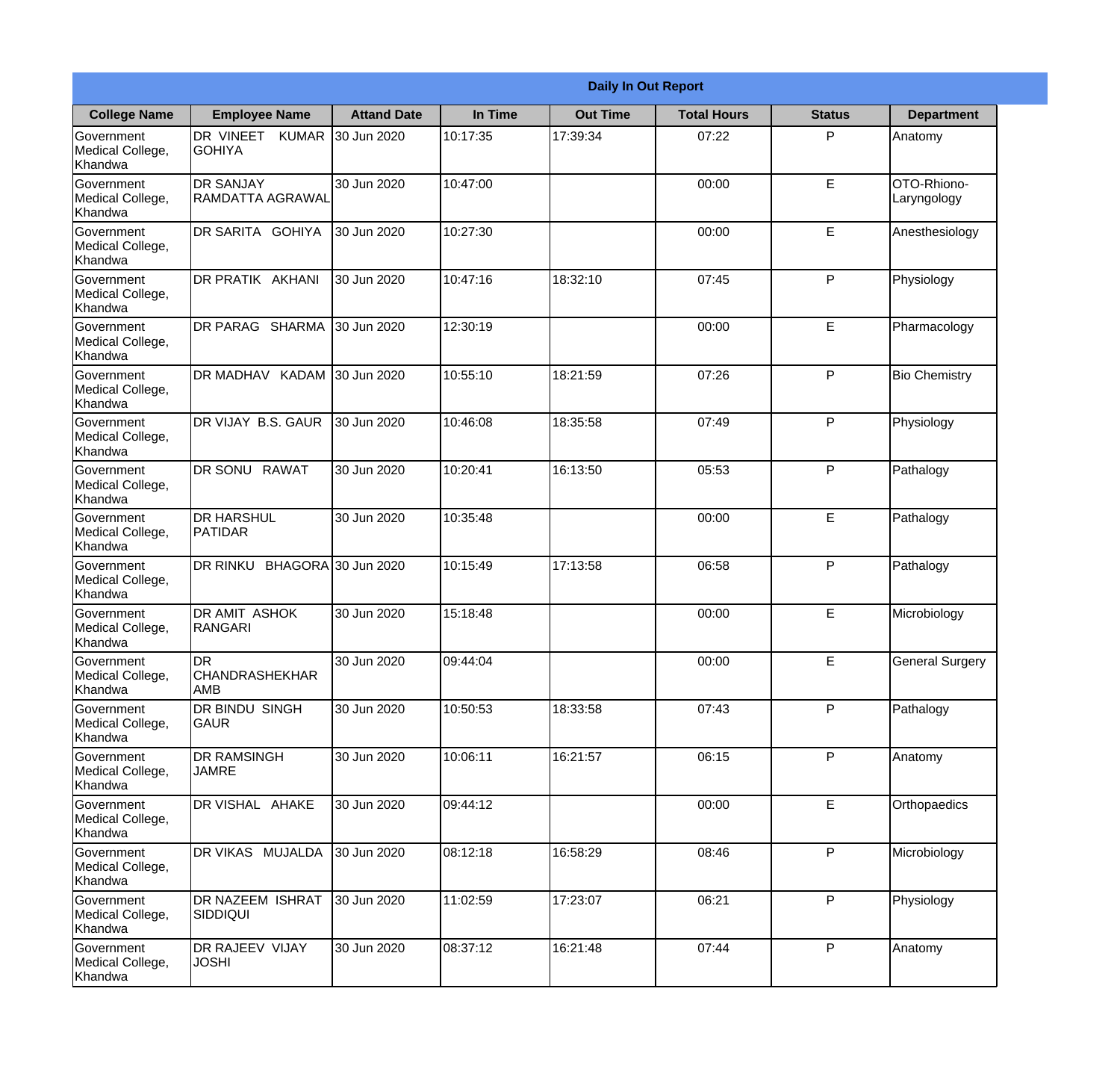| <b>Designation</b>                  | <b>Category</b>     |
|-------------------------------------|---------------------|
| Professor                           | <b>Non Clinical</b> |
| Professor                           | Clinical            |
| Professor                           | Clinical            |
| <b>Assistant Professor</b>          | <b>Non Clinical</b> |
| Professor                           | Para Clinical       |
| <b>Assistant Professor</b>          | Non Clinical        |
| Associate Professor Non Clinical    |                     |
| Demonstrator/Tutor                  | Para Clinical       |
| <b>Assistant Professor</b>          | Para Clinical       |
| <b>Assistant Professor</b>          | Para Clinical       |
| Professor                           | Para Clinical       |
| Assistant Professor   Clinical      |                     |
| Associate Professor   Para Clinical |                     |
| Demonstrator/Tutor   Non Clinical   |                     |
| <b>Assistant Professor</b>          | Clinical            |
| Demonstrator/Tutor   Para Clinical  |                     |
| Professor                           | <b>Non Clinical</b> |
| Assistant Professor                 | Non Clinical        |

## **Daily In Out Report**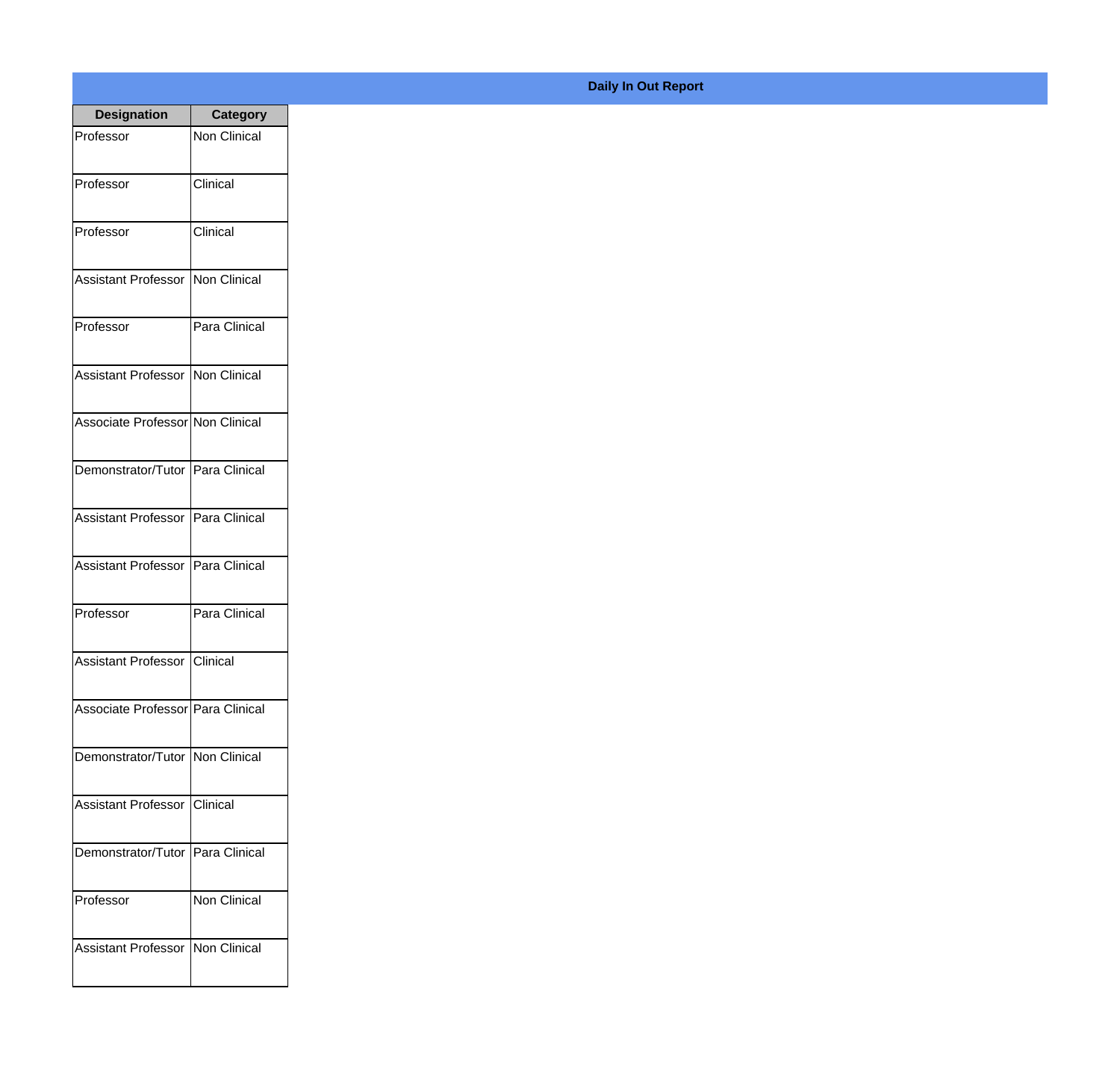|                                                  |                                          |             |          |          | <b>Daily In Out Report</b> |              |                                           |
|--------------------------------------------------|------------------------------------------|-------------|----------|----------|----------------------------|--------------|-------------------------------------------|
| Government<br>Medical College,<br>Khandwa        | <b>DR DWARKA</b><br><b>PRASAD GOTHRE</b> | 30 Jun 2020 | 09:10:06 | 17:17:54 | 08:07                      | P            | <b>Bio Chemistry</b>                      |
| <b>Government</b><br>Medical College,<br>Khandwa | DR SOUMITRA<br>ISETHIA                   | 30 Jun 2020 | 09:59:11 | 18:44:23 | 08:45                      | $\mathsf{P}$ | Community<br>Medicine                     |
| <b>Government</b><br>Medical College,<br>Khandwa | DR RASHMI YADAV                          | 30 Jun 2020 | 09:50:24 | 17:56:23 | 08:06                      | P            | Community<br>Medicine                     |
| <b>Government</b><br>Medical College,<br>Khandwa | DR LEENA PARIHAR                         | 30 Jun 2020 | 11:18:20 |          | 00:00                      | E            | Community<br>Medicine                     |
| Government<br>Medical College,<br>Khandwa        | MR PIYUSH KUMAR<br><b>MISHRA</b>         | 30 Jun 2020 | 11:18:09 | 18:47:53 | 07:29                      | $\mathsf{P}$ | Community<br>Medicine                     |
| Government<br>Medical College,<br>Khandwa        | DR SACHIN PARMAR 30 Jun 2020             |             | 10:22:57 |          | 00:00                      | E            | Community<br>Medicine                     |
| Government<br>Medical College,<br>Khandwa        | DR PRAMILA VERMA 30 Jun 2020             |             | 11:05:08 |          | 00:00                      | E            | Paediatrics                               |
| Government<br>Medical College,<br>Khandwa        | <b>DR DURGESH</b><br>SONARE              | 30 Jun 2020 | 10:05:30 | 17:03:16 | 06:58                      | $\mathsf{P}$ | Dermatology, Ven<br>ereology &<br>Leprosy |
| Government<br>Medical College,<br>Khandwa        | DR MANOJ BALKE                           | 30 Jun 2020 | 09:39:53 | 16:55:38 | 07:16                      | $\mathsf{P}$ | Ophthalmology                             |
| <b>Government</b><br>Medical College,<br>Khandwa | DR RAKESH KUMAR<br><b>SHIVHARE</b>       | 30 Jun 2020 | 07:58:35 |          | 00:00                      | E            | Microbiology                              |
| <b>Government</b><br>Medical College,<br>Khandwa | <b>DR GARIMA</b><br>IAGRAWAL VARSHNEY    | 30 Jun 2020 | 13:04:57 | 16:43:16 | 03:39                      | P            | Paediatrics                               |
| Government<br>Medical College,<br>Khandwa        | <b>DR SIDDHARTH</b><br><b>BANODE</b>     | 30 Jun 2020 | 09:07:34 | 16:36:08 | 07:29                      | P            | Pharmacology                              |
| Government<br>Medical College,<br>Khandwa        | DR CHANDNI<br>KAROLE                     | 30 Jun 2020 | 09:49:18 | 13:19:55 | 03:30                      | P            | Ophthalmology                             |
| Government<br>Medical College,<br>Khandwa        | DR PRIYA KAPOOR<br>KAPOOR                | 30 Jun 2020 | 10:16:24 | 17:16:47 | 07:00                      | P            | Pathalogy                                 |
| Government<br>Medical College,<br>Khandwa        | <b>DR SAPNA</b><br><b>MAHESHRAM</b>      | 30 Jun 2020 | 10:40:41 | 17:45:50 | 07:05                      | P            | Community<br>Medicine                     |
| Government<br>Medical College,<br>Khandwa        | <b>DR RAJENDRA</b><br>SINGH MANDLOI      | 30 Jun 2020 | 09:32:48 | 16:10:37 | 06:38                      | P            | <b>Bio Chemistry</b>                      |
| Government<br>Medical College,<br>Khandwa        | DR SEEMA<br><b>SUDHAKARRAO</b><br>SUTAY  | 30 Jun 2020 | 10:52:08 | 16:08:41 | 05:16                      | P            | Forensic<br>Medicine                      |
| Government<br>Medical College,<br>Khandwa        | DR RAKESH SINGH<br><b>HAZARI</b>         | 30 Jun 2020 | 12:30:26 |          | 00:00                      | E            | Pathalogy                                 |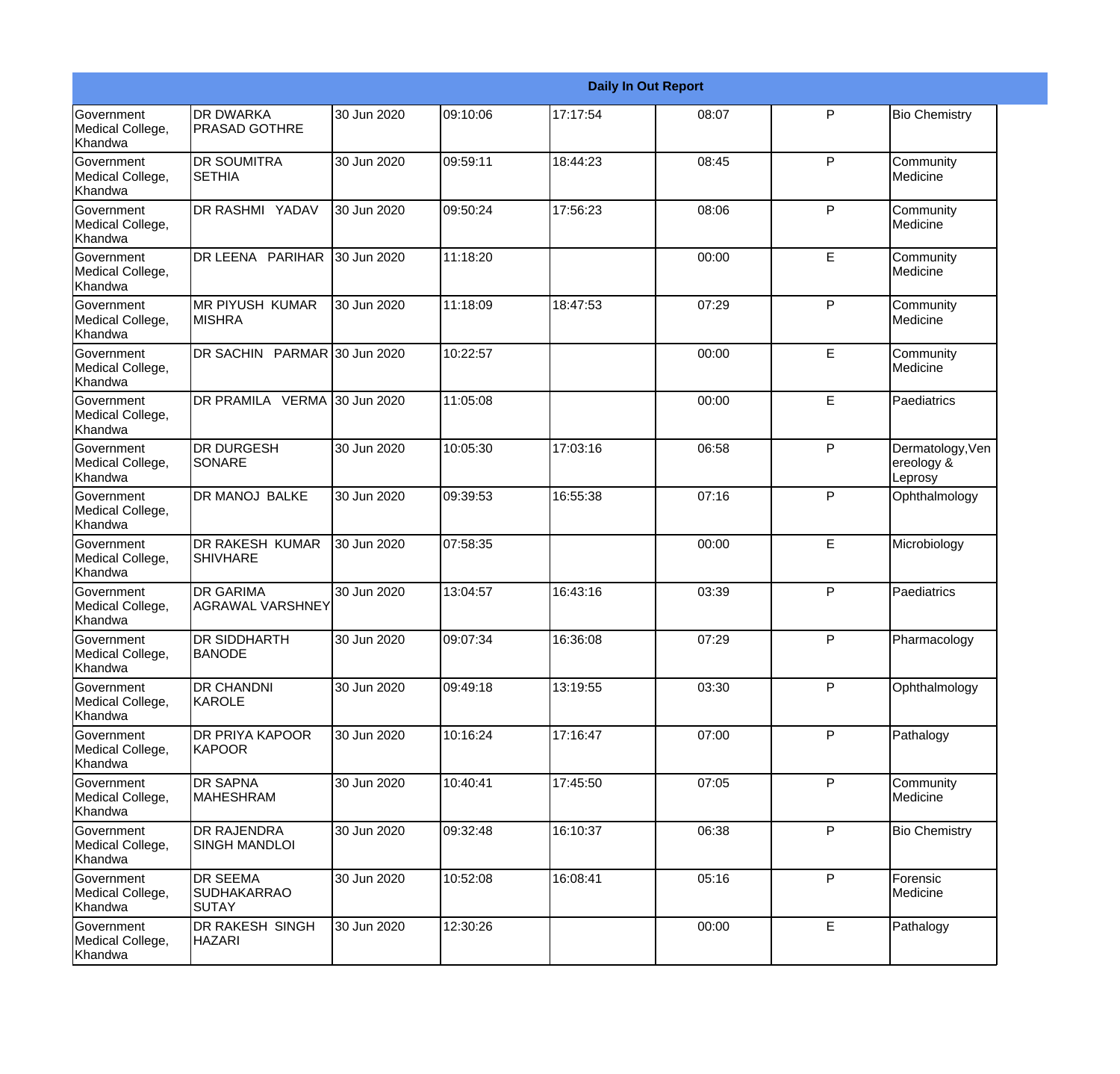| Demonstrator/Tutor Non Clinical     |               |
|-------------------------------------|---------------|
|                                     |               |
| Assistant Professor Para Clinical   |               |
| Assistant Professor   Para Clinical |               |
|                                     |               |
| Assistant Professor Para Clinical   |               |
| Statistician                        | Para Clinical |
|                                     |               |
| Assistant Professor Para Clinical   |               |
| Professor                           | Clinical      |
|                                     |               |
| Assistant Professor Clinical        |               |
|                                     |               |
| Assistant Professor Clinical        |               |
| Demonstrator/Tutor Para Clinical    |               |
|                                     |               |
| Associate Professor Clinical        |               |
| Associate Professor Para Clinical   |               |
|                                     |               |
| Assistant Professor Clinical        |               |
| Demonstrator/Tutor Para Clinical    |               |
|                                     |               |
| Associate Professor Para Clinical   |               |
| Demonstrator/Tutor Non Clinical     |               |
|                                     |               |
| Professor                           | Para Clinical |
|                                     |               |
| Professor                           | Para Clinical |
|                                     |               |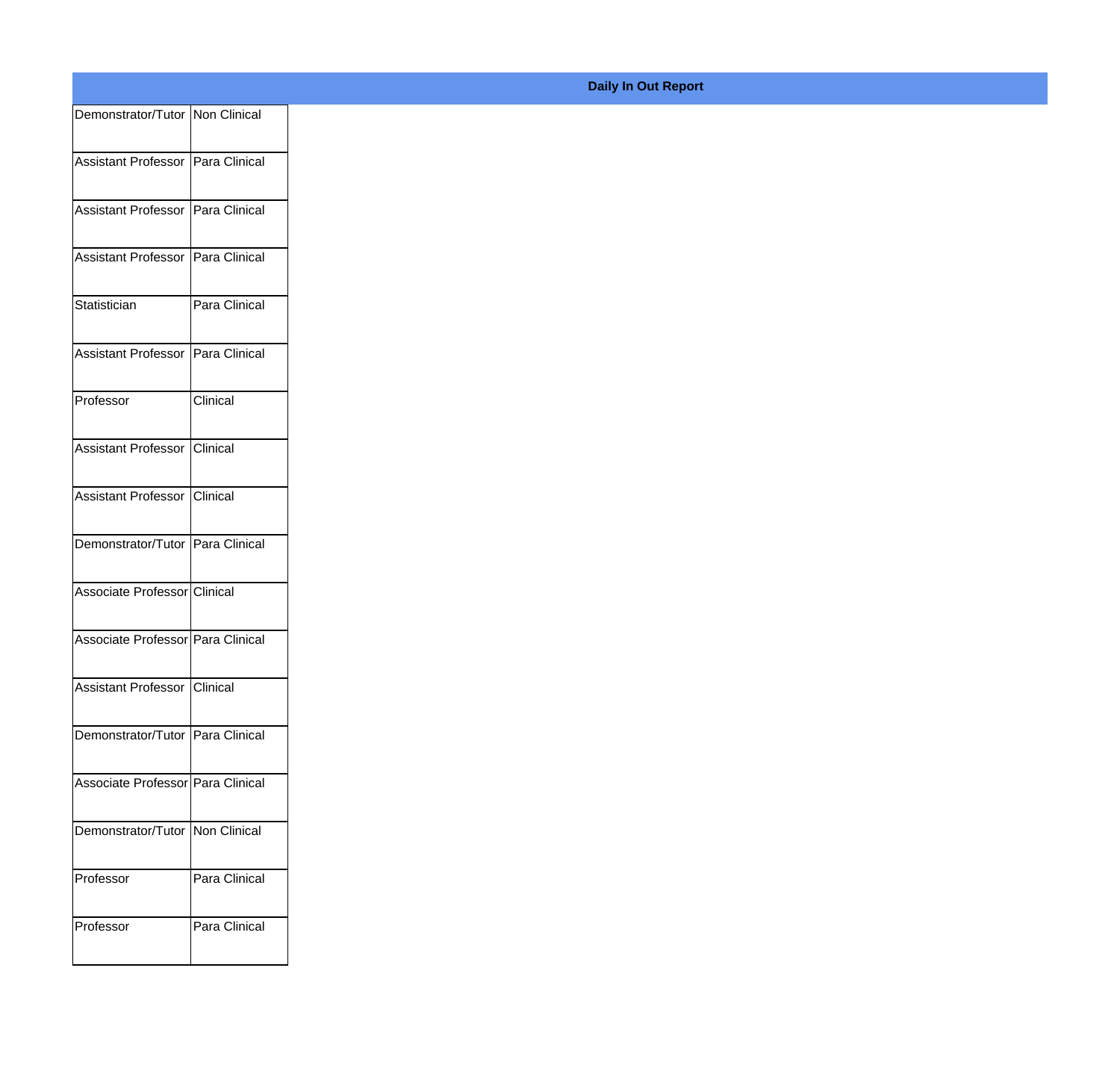|                                                  |                                              |             |          |          | <b>Daily In Out Report</b> |   |                             |
|--------------------------------------------------|----------------------------------------------|-------------|----------|----------|----------------------------|---|-----------------------------|
| Government<br>Medical College,<br>Khandwa        | <b>DR ANANT</b><br><b>TUKARAM PAWAR</b>      | 30 Jun 2020 | 11:10:03 |          | 00:00                      | E | Community<br>Medicine       |
| Government<br>Medical College,<br>Khandwa        | <b>DR SHAIKH M.KHALIQ</b>                    | 30 Jun 2020 | 10:39:48 |          | 00:00                      | E | <b>Bio Chemistry</b>        |
| Government<br>Medical College,<br>Khandwa        | <b>DR RAJU</b>                               | 30 Jun 2020 | 09:18:45 |          | 00:00                      | E | Forensic<br>Medicine        |
| Government<br>Medical College,<br>Khandwa        | DR AJAY GANGJI                               | 30 Jun 2020 | 11:01:55 |          | 00:00                      | E | <b>General Surgery</b>      |
| Government<br>Medical College,<br>Khandwa        | <b>DR ARUN KUMAR</b><br>PARGI                | 30 Jun 2020 | 10:59:39 |          | 00:00                      | E | <b>General Surgery</b>      |
| Government<br>Medical College,<br>Khandwa        | <b>I</b> DR ASHOK<br><b>BHAUSAHEB NAJAN</b>  | 30 Jun 2020 | 10:07:51 |          | 00:00                      | E | Forensic<br>Medicine        |
| Government<br>Medical College,<br>Khandwa        | <b>DR SANGEETA</b><br><b>CHINCHOLE</b>       | 30 Jun 2020 | 10:33:12 |          | 00:00                      | E | Physiology                  |
| Government<br>Medical College,<br>Khandwa        | DR NEERAJ KUMAR                              | 30 Jun 2020 | 09:50:31 |          | 00:00                      | E | Dentisry                    |
| Government<br>Medical College,<br>Khandwa        | DR VIJAY NAYAK                               | 30 Jun 2020 | 10:37:02 | 17:34:34 | 06:57                      | P | Anatomy                     |
| <b>Government</b><br>Medical College,<br>Khandwa | DR SUNIL BAJOLIYA                            | 30 Jun 2020 | 09:44:40 | 10:10:03 | 00:26                      | P | OTO-Rhiono-<br>Laryngology  |
| Government<br>Medical College,<br>Khandwa        | DR NISHA MANDLOI<br><b>PANWAR</b>            | 30 Jun 2020 | 09:48:52 | 18:22:43 | 08:34                      | P | Obstetrics &<br>Gynaecology |
| Government<br>Medical College,<br>Khandwa        | DR NANDINI DIXIT                             | 30 Jun 2020 | 12:12:53 |          | 00:00                      | E | Paediatrics                 |
| Government<br>Medical College,<br>Khandwa        | <b>DR SATISH</b><br><b>CHANDEL</b>           | 30 Jun 2020 | 11:04:27 |          | 00:00                      | E | Pharmacology                |
| Government<br>Medical College,<br>Khandwa        | <b>DR MUKTESHWARI</b><br><b>GUPTA</b>        | 30 Jun 2020 | 09:39:40 | 16:48:19 | 07:09                      | P | Pharmacology                |
| Government<br>Medical College,<br>Khandwa        | <b>DR SHAILENDRA</b><br><b>SINGH CHOUHAN</b> | 30 Jun 2020 | 11:33:23 | 11:59:09 | 00:26                      | P | Orthopaedics                |
| Government<br>Medical College,<br>Khandwa        | MOHIT GARG                                   | 30 Jun 2020 | 10:08:04 | 14:56:54 | 04:48                      | P | <b>General Medicine</b>     |
| Government<br>Medical College,<br>Khandwa        | RENU WAGHMARE                                | 30 Jun 2020 | 11:22:31 |          | 00:00                      | E | Community<br>Medicine       |